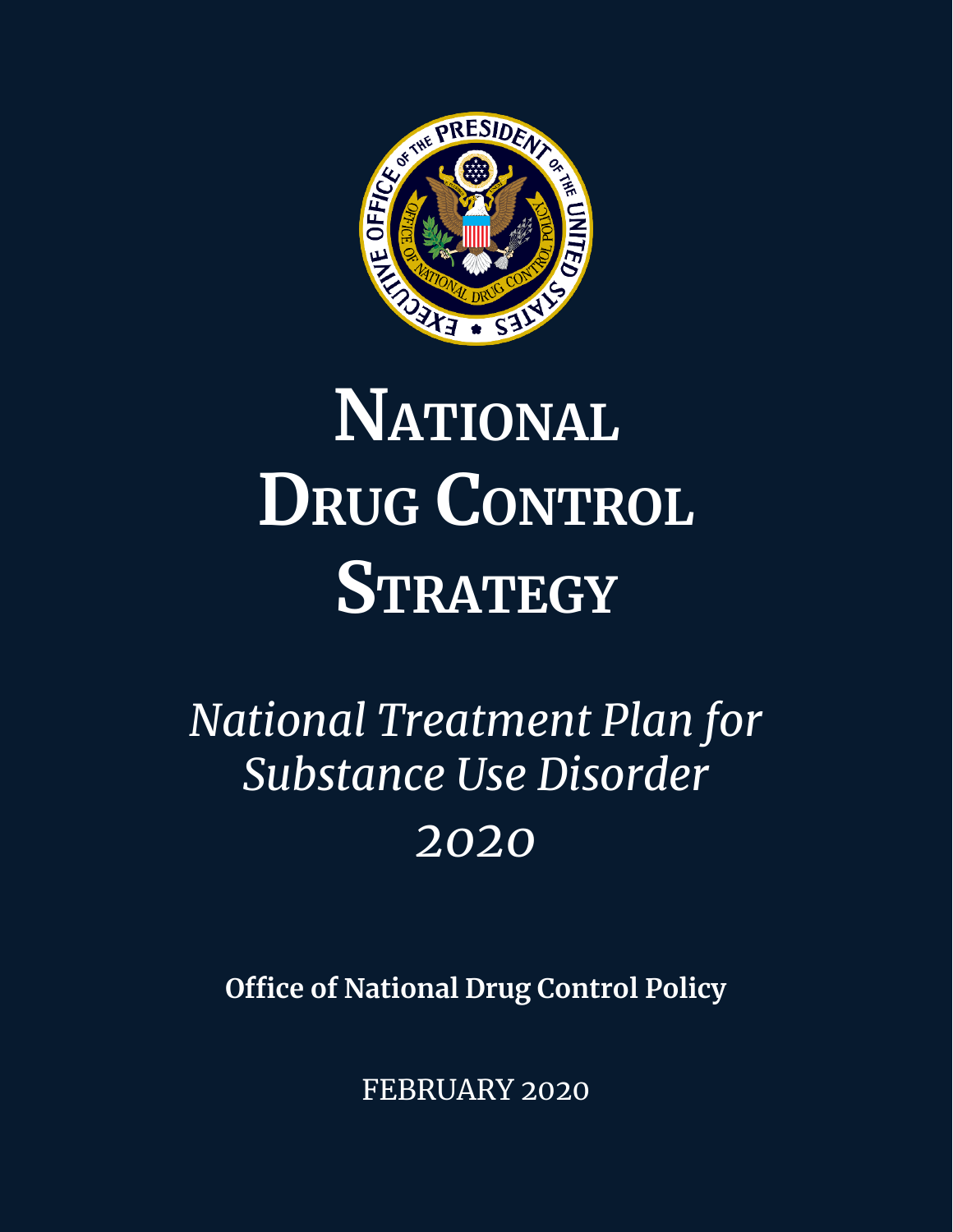## **OVERVIEW**

According to the National Survey on Drug Use and Health (NSDUH), in 2018 an estimated 21.2 million Americans aged 12 and older needed treatment for a substance use disorder (SUD), but only 3.7 million received any kind of treatment and only 2.4 million received treatment at a specialty facility - a disparity known as the "treatment gap".

Children and young adults have unique prevention and treatment considerations, and the treatment gap for youth and young adults ages 12-17 is greater than it is for the general public.

In 2018 an estimated 31.9 million Americans reported using an illicit drug in the past month. Furthermore, in 2018, an estimated 21.2 million Americans aged 12 and older needed treatment for a substance use disorder, approximately 20.3 million people aged 12 or older met the medical criteria for a substance use disorder, including 14.8 million people with an alcohol use disorder and 8.1 million with a drug use disorder. That year, an estimated 27.2 million Americans age 18 and older reported they experienced an alcohol or other drug use problem in their lifetime and approximately 20.2 million Americans over 18 described themselves as being in recovery from a drug or alcohol problem or having recovered from one.

Despite the number of people in recovery, nearly 89% of the estimated 20.2 million Americans who met the criteria for a substance use disorder (SUD) in 2018 did not receive specialized treatment for their condition.

That is, barely more than 1 in 10 Americans needing substance use disorder treatment actually received it. Of those who needed treatment at a specialty facility, 18 million (89%) did not feel they needed treatment; 2.36 million (11%) did receive treatment at a specialized facility; another 573,000 (3%) felt they needed treatment but did not make an effort to receive it; and 392,000 (2%) attempted to access treatment but, for a variety of reasons, failed to do so.

When examining only those Americans who suffer from drug use disorder and not including those with alcohol use disorder only, the numbers are only slightly better. An estimated 6.8 million (79%) of the 8.1 million Americans who suffer from drug use disorder did not feel they needed treatment; 1.4 million (16%) of them did receive specialty treatment; 251,000 (3%) felt they needed treatment but did not make an effort to receive it; and 218,000 (2%) felt they needed treatment and attempted to receive treatment.

Noteworthy, is that in 2018, among those aged 18 or older, 11.7% used illicit drugs in the past month and among those who were full-time employees, 12.6% used illicit drugs in the past month, as did 14.8% among part-time employees and 23.1% among the unemployed. What is being described here is a "treatment gap" between those needing treatment and those receiving it.

This "treatment gap" is one reason the United States lost over 70,000 people to a drug overdose in 2017. There is an urgent need in our nation to identify substance use problems before they develop into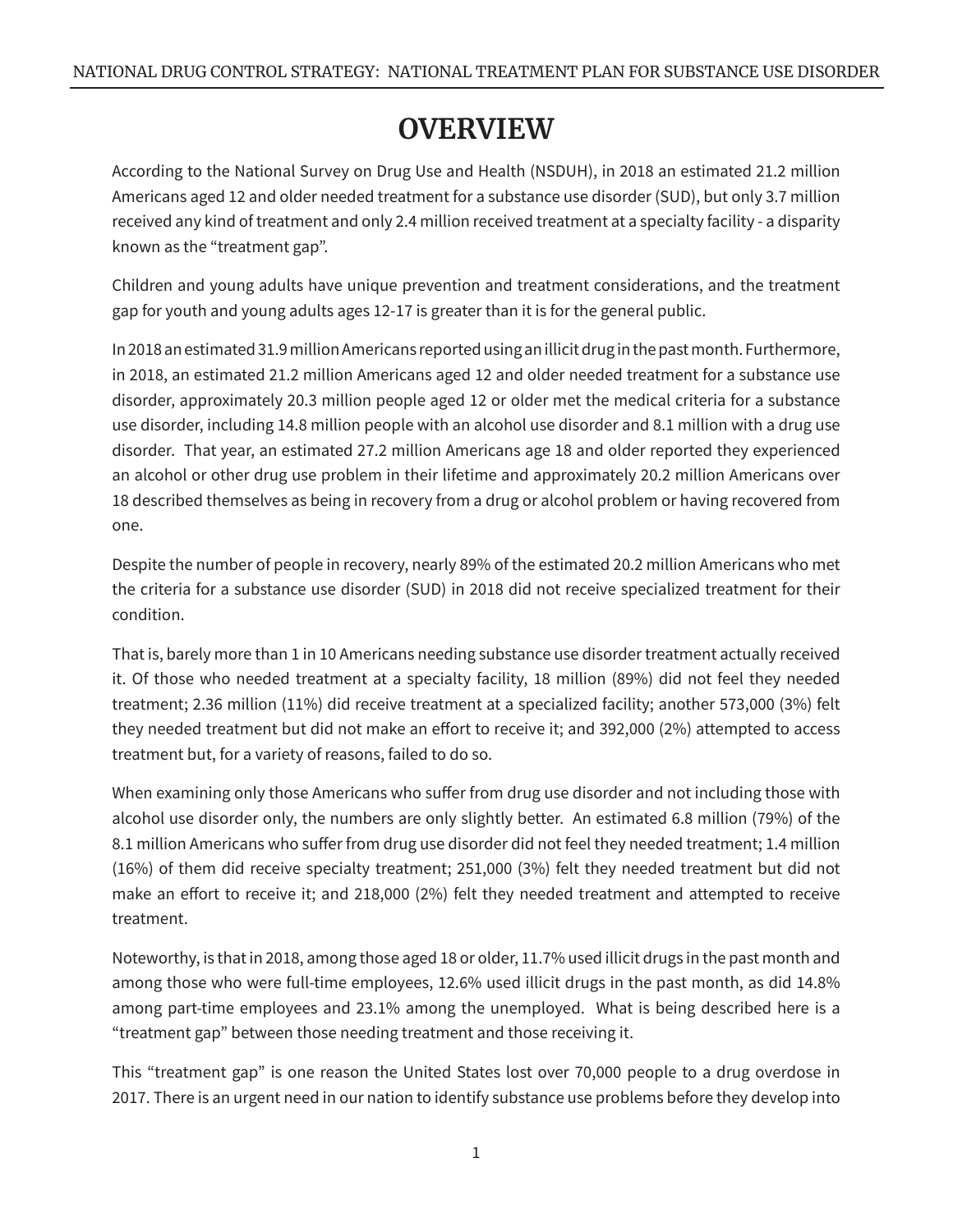substance use disorders, increase access to treatment, make treatment services and care more widely available, and ensure that the services provided are evidence-based and high quality.

As part of his larger strategy to end the addiction epidemic in this country, President Trump signed the *Substance Use-Disorder Prevention that Promotes Opioid Recovery and Treatment (SUPPORT) for Patients and Communities Act* in 2018. This critical legislation requires the Office of the National Drug Control Policy (ONDCP) to develop "a plan to expand treatment of substance use disorders."

Expanding Americans' access to effective evidence-based substance use disorder treatment is a key pillar of the President's *National Drug Control Strategy (Strategy)*. Treating addiction is best addressed locally when policymakers, health and provider systems and networks, and community-based support programs address addiction as a chronic illness requiring quality integrated treatment services, essential support structures, and ongoing continuing care or recovery support services. Research shows that substance use disorders can be treated, with success rates similar to those of asthma, diabetes, and other chronic illnesses. As such, the *Strategy* prioritizes increasing access to evidence-based addiction treatment, including Medication Assisted Treatment (MAT) for Opioid Use Disorder (OUD) (sometimes referred to as Medications for Opioid Use Disorder (MOUDs). It also prioritizes supporting those in recovery with peer support services, access to housing, training, educational, and employment opportunities to foster a sense of stability, pride, and full engagement in the community.

Through consultations with public health experts, stakeholders and agencies across the Federal government, ONDCP has identified key elements of this treatment gap and has developed a plan to address them. ONDCP's Treatment Plan to address increasing access to treatment and closing the gap rests on three pillars that are composed of twenty-two areas of focus.

#### Pillar 1: Improve Efforts to Expand Early Intervention, Treatment and Recovery Support Services Infrastructure (pre-natal through adult) by:

- 1. Enhancing all levels of the professional, mid-level and paraprofessional addiction workforces, including in rural settings;
- 2. Improving services for pregnant and post-partum women, and services for infants born with neo-natal abstinence syndrome;
- 3. Improving access to low-threshold services, including those provided at syringe services programs (SSPs);
- 4. Leveraging technology, when appropriate, to increase access to care and services;
- 5. Improving the uniformity, quality, range, and timeliness of treatment data and expanding collection of other data to better inform treatment policy and services;
- 6. Addressing barriers to treatment, housing, and employment;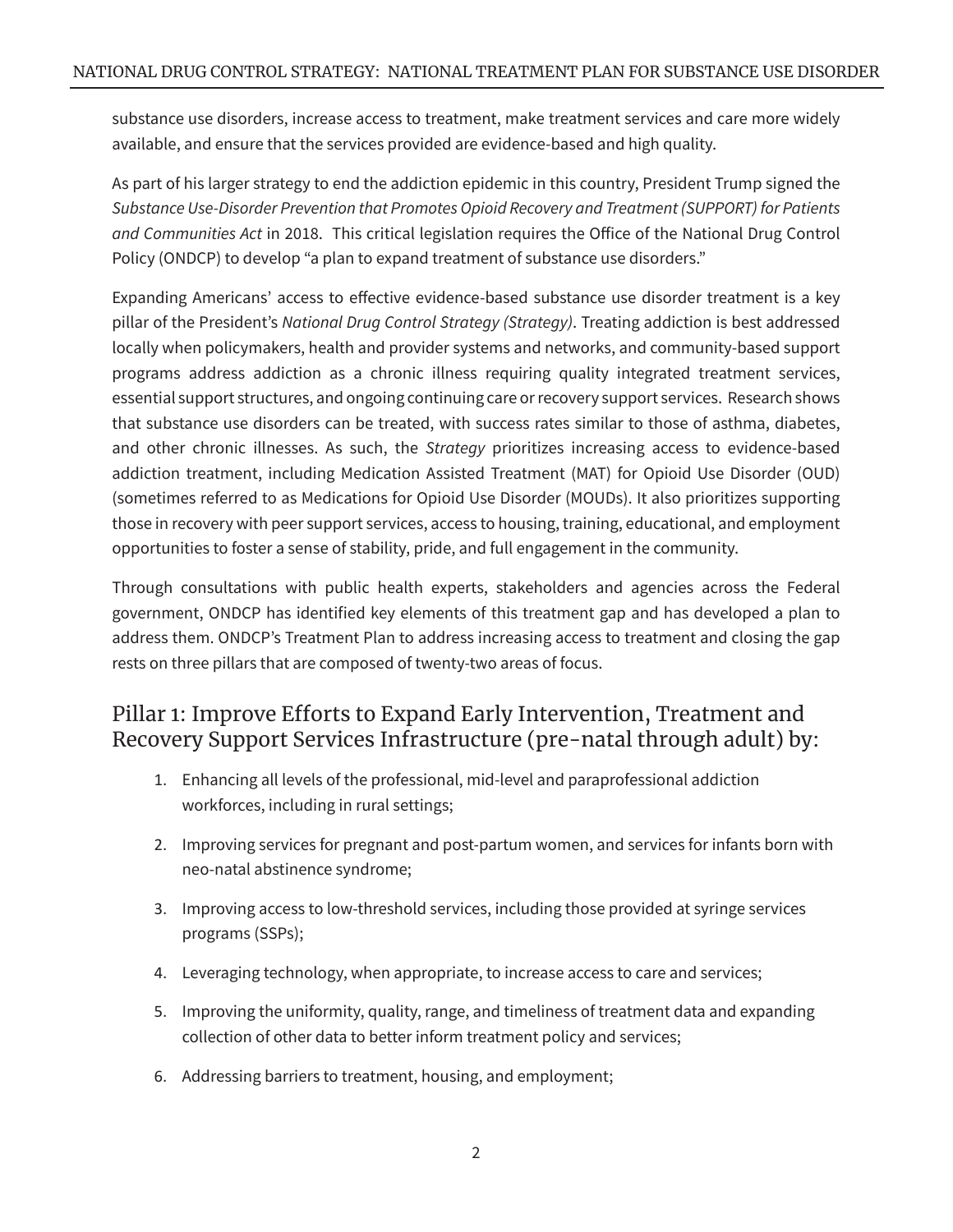- 7. Encouraging workplace support for current employees in treatment and recovery;
- 8. Encouraging medically managed withdrawal services that include initiation of medication to prevent relapse, and appropriate post-stabilization service as part of a treatment program with continuing care
- 9. Building evidence-based recovery support services capacity;
- 10. Promoting quality recovery housing; and
- 11. Continuing Federal parity enforcement and implementation efforts regarding treatment services provided by health plans and issuers.

#### Pillar 2: Improve Delivery Systems, Provider Efforts, and Services for People with SUD, Including Special Populations, by:

- 12. Conducting outreach to payers, providers, health systems, States, and other stakeholders to help ensure addiction services are provided at parity with comparable medical-surgical services;
- 13. Improving access to specialty addiction treatment services and care in areas where it is insufficient;
- 14. Better integrating specialty addiction treatment services and care into mainstream health by:
	- a. reducing barriers to access for patients entering treatment;
	- b. promoting screening, as well as brief interventions, referral and linking to treatment, with the goal of increasing accurate diagnosis and subsequent evidence-based treatment initiation;
	- c. promoting access to addiction medicine specialty consultation services for addiction disorders services in primary care, hospitals and other mainstream and general medical and healthcare settings; increasing initiation of evidence-based addiction treatment in general medical settings;
	- d. increasing the number of providers with DATA 2000 waivers to provide MAT and supporting these waivered practitioners in increasing the number of patients they treat for OUD;
	- e. linking specialty addiction service care with settings and providers who provide medical care to persons with SUD or injection-related infections such as endocarditis, skin infections, abscesses, or hepatitis.
- 15. Increasing addiction medicine specialty services in hospitals and emergency departments;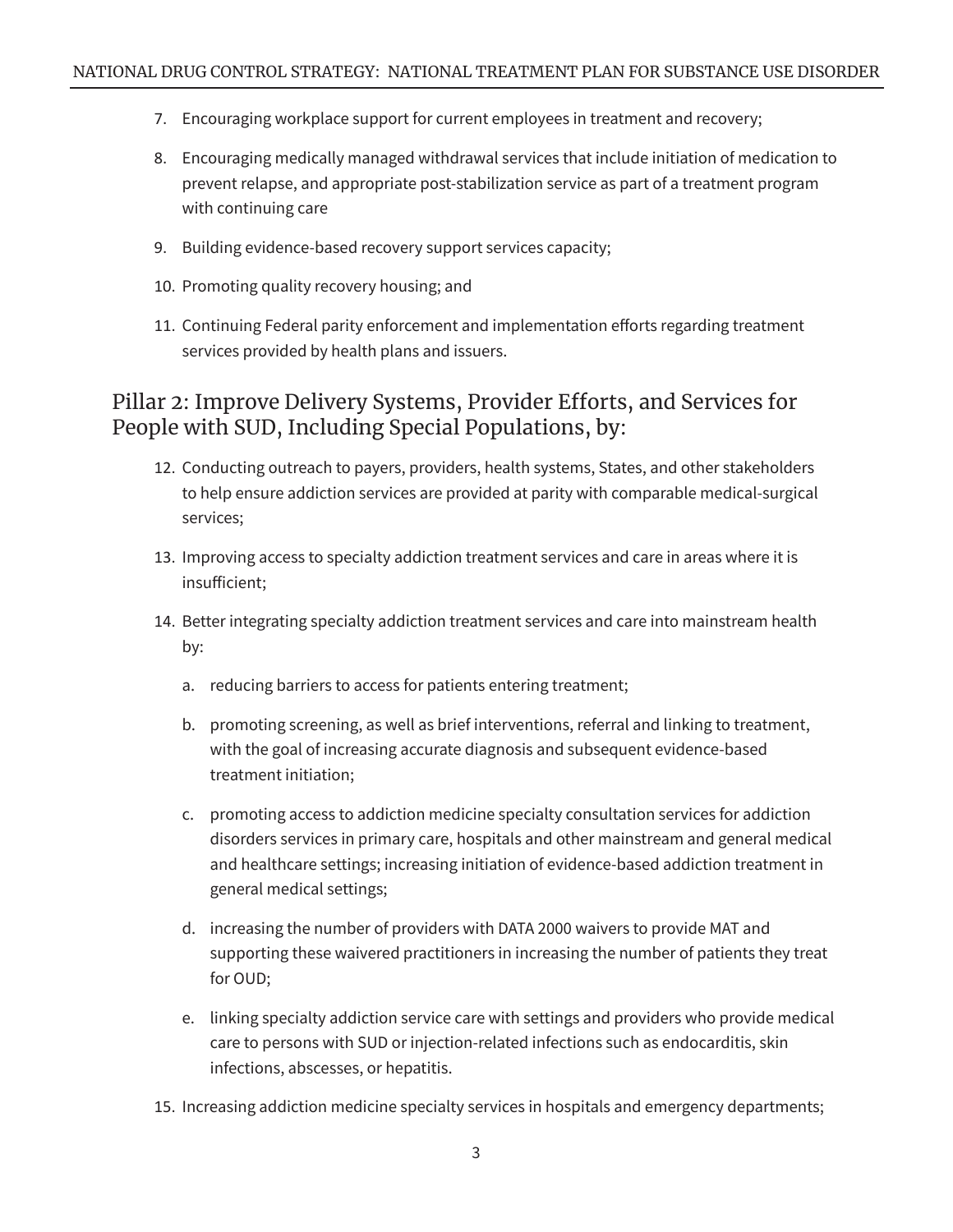- 16. Exploring the potential benefits of including other substances in opioid use disorder treatment models;
- 17. Explore allowing opioid treatment programs to treat stimulant use disorder;
- 18. Expanding access to treatment by:
	- a. building the capacity to provide effective services to all and particularly to special populations such as pregnant and post-partum women; pre-natal through adolescence; older adults and people with disabilities, and people from rural communities, including Native Americans and people who are homeless; and people involved in the criminal justice system;
	- b. improving access to all forms of medication-assisted treatment (MAT) and behavioral counseling to include addressing co-occurring disorders; integrating peer recovery support services; identifying and expanding evidence-based linkage and low-threshold approaches to treatment engagement including interim methadone treatment;
	- c. supporting Addiction Medicine and Addiction Psychiatry fellowship/residency placements in medical schools and health systems; promote workforce initiatives to support special populations;
	- d. utilizing telehealth platforms to increase access to treatment, including MAT;
	- e. encouraging the use of mobile treatment units (vans) by substance use treatment programs as well as the provision of MAT with buprenorphine and extended-release naltrexone by mobile health clinics.
	- f. encouraging and supporting innovations in treatment delivery; and,
	- g. fostering peer outreach, engagement, low threshold, syringe services and intervention efforts;

#### Pillar 3: Improve the Quality of Treatment by:

- 19. Conducting an environmental scan to identify existing standards for treatment;
- 20. Developing and promoting adoption of model state specialty SUD treatment licensing laws;
- 21. Working aggressively to eliminate fraud and abuse, reducing related patient harm; and,
- 22. Developing protocols, and promoting and educating about medically managed withdrawal services, optimally as part of a treatment program or with linkages to treatment, particularly among criminal justice, rural and Native American populations.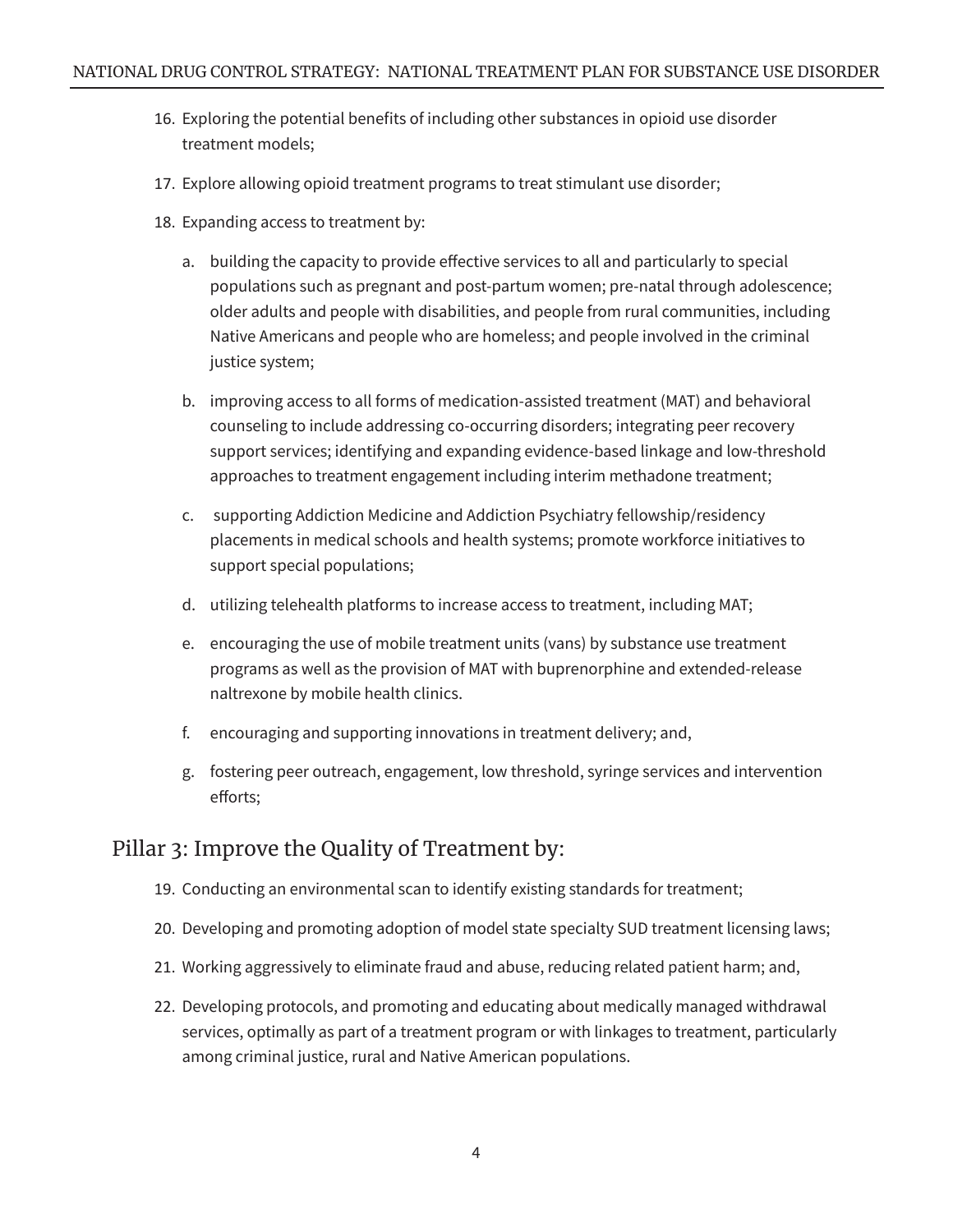## **UNDERSTANDING THE TREATMENT GAP**

Multiple factors contribute to the "treatment gap." For the purposes of this document, information has been organized around the following factors as contributing to the gap:

| Factor 1: | Individuals with SUD may not seek treatment                                                                     |
|-----------|-----------------------------------------------------------------------------------------------------------------|
| Factor 2: | Individuals with SUD may not know how to access treatment or face financial barriers                            |
| Factor 3: | Individuals with SUD may seek treatment but face provider shortages                                             |
| Factor 4: | Individuals with SUD may receive inadequate, clinically inappropriate, poor quality, or<br>fraudulent treatment |
| Factor 5: | A treatment episode is inappropriately truncated                                                                |
|           |                                                                                                                 |

Factor 6: Individuals may not receive treatment that is culturally competent or responsive to the individual's social determinants of health

## **IMPLEMENTING THE TREATMENT PLAN**

Designing a plan and associated Treatment Strategy to close the treatment gap requires a detailed understanding of each of these contributing factors. The Treatment Strategy detailed below, includes Actions that respond to the areas of focus under each pillar, and will be implemented on a prioritized and tiered approach, subject to the availability of appropriations. For a holistic description of the activities taken by each NDCPA to address the National Treatment Plan's areas of focus, please refer to the *FY 2020 Budget and Performance Summary* that was published in May 2019, and to the *FY 2021 Budget and Performance Summary* that will be published after the President's proposed Budget is released.

#### Factor 1: Individuals with SUD may not seek treatment

Many individuals with SUD do not seek treatment. A primary reason for this is lack of patient awareness: in 2018, nearly 95% of individuals who did not receive treatment for their substance use disorder did not think that they needed treatment. This is often due to patients' lack of understanding of the disease of addiction, reluctance to acknowledge an alcohol or other drug problem due to shame, concerns about social, legal, employment, or other repercussions, or denial that they have a problem. Even patients who are aware that they need SUD treatment may not seek it. Approximately 89% of Americans with SUD who recognize they should seek treatment are not ready to stop drug use. Many fear becoming 'drug sick' through the withdrawal process, which is why medically managed withdrawal during this process is so helpful and raising awareness of its availability as a service is required.

Additionally, primary care providers do not uniformly screen for SUD, much less provide more specialized services, such as assessment, diagnosis, and treatment. Even those primary care or emergency room doctors who do screen for or diagnose SUD may be unsure of where to refer a patient for treatment, or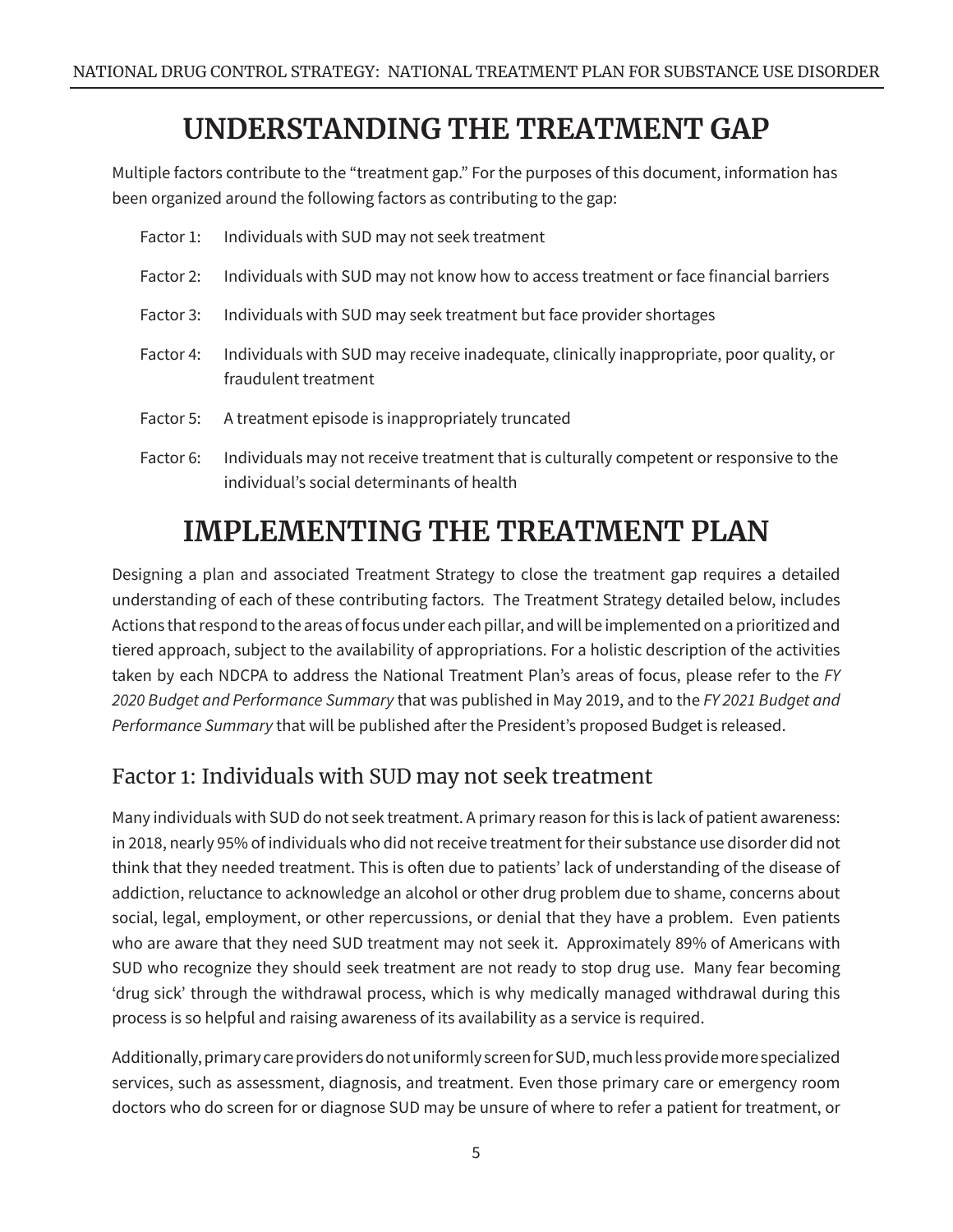do not refer at all due to lack of providers.

Peer workers are individuals in recovery from SUD who belong to the communities they serve and are playing a growing role, leveraging their lived experience to help bridge gaps between systems, low threshold services and engaging people with SUD who are not seeking care. For example, in both urban and rural communities, peer recovery support specialists are engaging patients in the emergency department following overdose. Peer workers are linking people who need SUD treatment directly to specialty SUD care. When it is not possible to link them to care, peer workers are providing overdose prevention and response training. They are also distributing naloxone kits, and working to remain engaged with patients who decline treatment in order to maintain the possibility of future treatment engagement. A recent study in a major urban center found that peer outreach workers were effective in engaging community members with OUD and linking them to specialty SUD treatment. Peer workers are effective in conducting naloxone distribution and training and in supporting syringe services programs.

Services that focus on reducing the risks or consequences associated with substance use can prevent people with SUD from additional health-related harms and may also help providers establish relationships that lead to patients' enrollment in treatment services. For example, syringe services programs allow providers to engage with people who inject drugs, and reduce the likelihood of infection and prevent the transmission of the human immunodeficiency virus (HIV), viral hepatitis, and other blood-borne pathogens. Continued engagement with these services may help people with SUD feel comfortable enough to seek treatment and/or engage in less risky substance use.

Also, the stigma surrounding addiction discourages many from seeking help. Nearly 15% of those who recognized they needed treatment feared that receiving it would cause their community to hold a negative opinion of them and 17% worried it would have a negative effect on their job. Many, too, are concerned about legal consequences of acknowledging a SUD use disorder (e.g. loss of custody of children). Logistics may also present a challenge: securing childcare and finding transportation to treatment may be costly or difficult, and inflexible work schedules may impose limitations on when a patient can see a treatment provider, particularly for hourly workers who do not have benefits such as paid sick leave.

- Increase efforts to inform the healthcare and public health communities and the general public about treatment availability. (Health Resources and Services Administration (HRSA)/ Substance Abuse and Mental Health Services Administration (SAMHSA)/Indian Health Service (IHS)/ Centers for Medicaid and Medicare Services (CMS)/ Centers for Disease Control and Prevention (CDC)/Veterans Health Administration (VA))
- Promote use of mobile SUD treatment units. (HRSA/SAMHSA/IHS/treatment providers)
- Support screening for SUD in general health settings. (CMS/HRSA/IHS/VA/health systems/ health plans and issuers)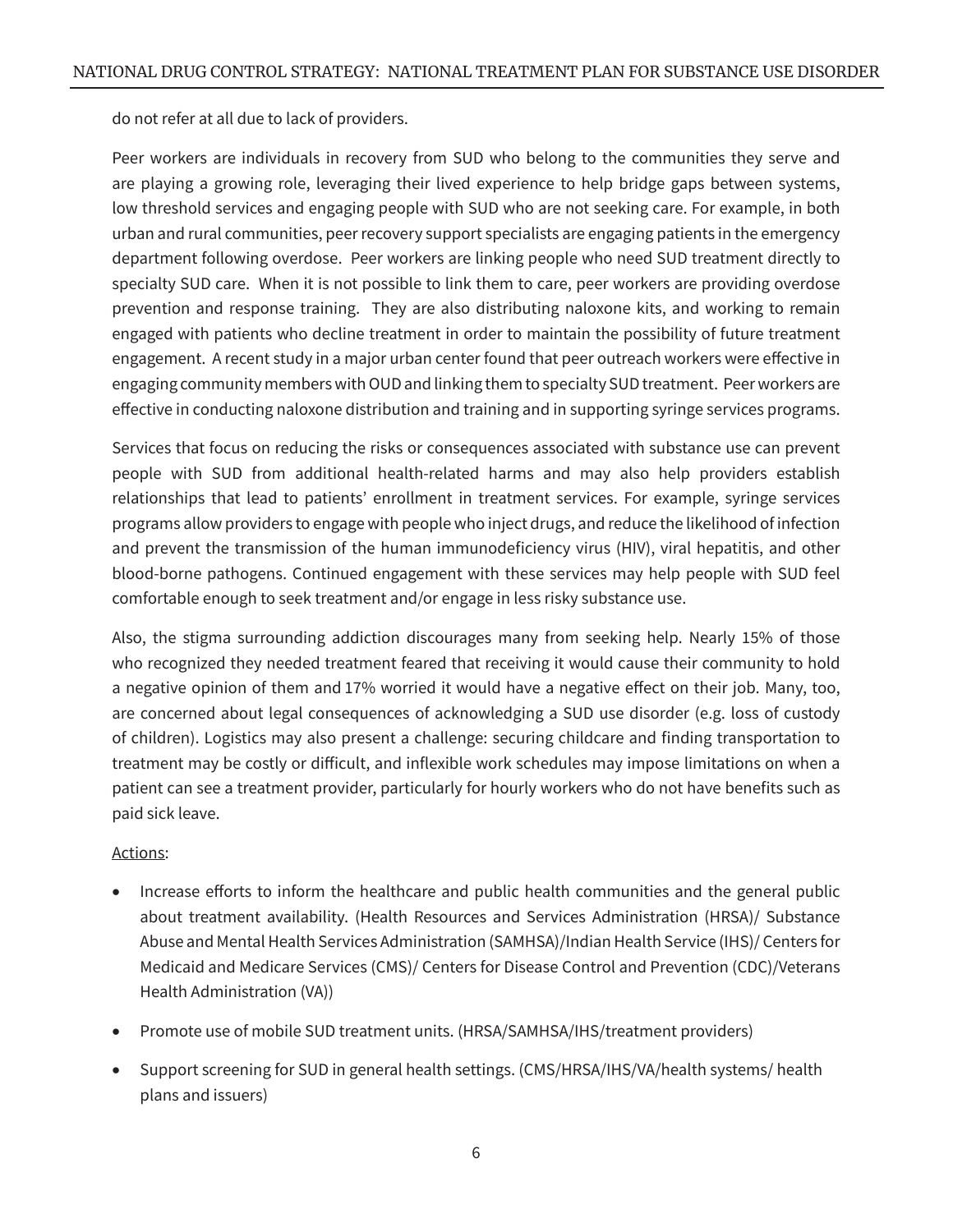- Continue peer and paraprofessional outreach, engagement, and intervention efforts. (CDC/ SAMHSA/HRSA/IHS/USDA/CMS/VA/treatment providers/health systems)
- Support efforts to reduce the impact of stigma associated with SUD. (SAMHSA/HRSA/CMS/CDC/ IHS/VA/states/treatment providers/health systems/health plans and issuers)

#### Factor 2: Individuals with SUD may not know how to access treatment or may face financial barriers

An estimated one-in-five Americans who sought treatment in 2018 did not know where they could access it. Finding treatment is difficult even if one has public or private insurance and understands how to access SUD care through it. In addition, the majority of resources available for locating treatment do not provide information on treatment slot availability or cost. Moreover, individuals seeking treatment may not understand that the level of care they receive should be determined by an assessment and that the provider they approach may not offer the optimal level or type of care. People in need of treatment may hear of different treatment providers, or "rehabs," through their networks, but may not have the information and understanding they need to evaluate the likely appropriateness of a provider given their needs, insurance status, financial resources and employment, child-care needs, and so forth. Individuals may also imagine that treatment must include a stay in a residential setting, which is often not the case, or that residential treatment is superior to outpatient care when, in fact, the optimal level and form of care depend on individual needs and should be determined through a clinical assessment.

Financial barriers are a major impediment to treatment access. The actual or perceived cost of treatment can be an enormous deterrent as approximately a third of individuals who recognized the need for treatment stated that they could not afford it. Publicly funded treatment systems make care available, regardless of ability to pay. However, the public is often not aware of this and limited capacity in these systems can result in wait lists. This makes services difficult to access for some individuals. The SAMHSA Substance Abuse Prevention and Treatment (SAPT) Block Grant provides funding to all the States to address SUD services, and prioritizes pregnant and parenting women, injection drug users, individuals with HIV/AIDS, and individuals with tuberculosis. States may also give priority access for publicly funded treatment to additional populations, such as individuals involved in the criminal justice or child welfare system. Finally, health plans, issuers and health systems do not uniformly provide the coverage and services required for comprehensive evidence-based substance use treatment.

Even for those with private insurance, treatment can take weeks or longer to access and can be financially burdensome, as many private insurance providers still do not cover SUD treatment on par with treatment for other chronic conditions. Additionally, there may be fewer providers who are willing to accept private insurance for such treatment.

How states administer Medicaid is not uniform. For example, 11 States do not currently provide Medicaid coverage for MAT when dispensed through an opioid treatment program (OTP). In these states, utilization of opioid agonist therapy, the standard of care for OUD, is significantly lower than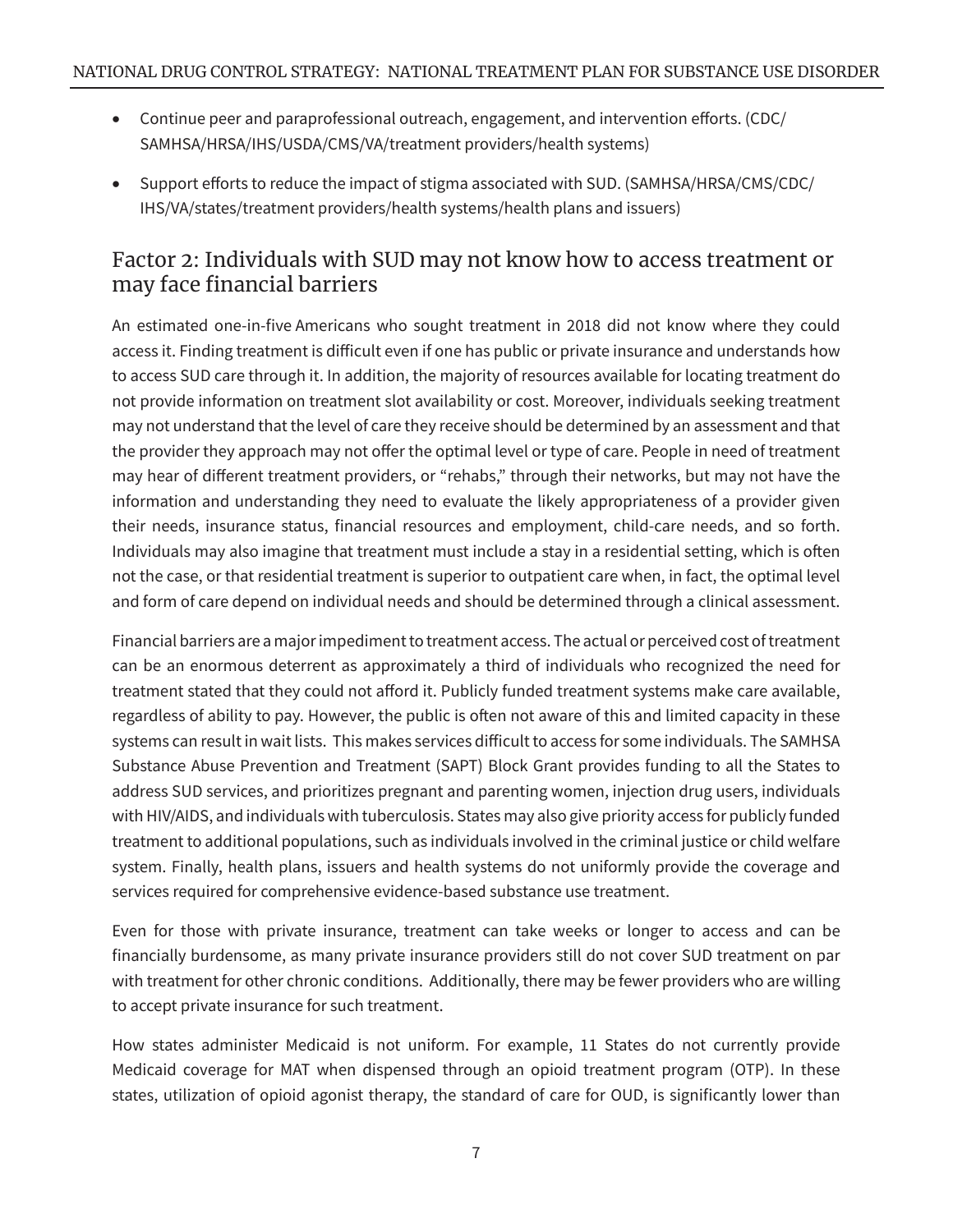in states where Medicaid covers methadone maintenance (30.1 percent versus 45 percent). However, note that the SUPPORT Act, enacted in October 2018, requires state Medicaid programs to cover MAT for OUD, including all FDA-approved drugs, counseling services, and behavioral therapy, from October 2020 through September 2025. According to a study sponsored by the National Institute of Health, in states that offered neither Medicaid nor SAPT block grant coverage of care in an OTP, fewer than one-in-five individuals with OUD received this care. Additionally, while Medicaid requires coverage of "medically-necessary" behavioral health services, states have some flexibility in defining what qualifies as a "medically necessary" intervention—and therefore must be covered. Lastly, to manage costs, some states may opt to consider medication management an optional form of care.

Historically, private insurance coverage of mental health and substance use (MH/SU) disorder treatments was not comparable to coverage for medical/surgical benefits (physical health). The terrain began to shift in 1996, with the passage of the Mental Health Parity Act (MHPA), which required that annual or lifetime dollar limits on mental health benefits be no lower than those for medical and surgical benefits offered by a group health plan or health insurance issuer offering coverage in connection with a group health plan. While this law did not apply to SUD care, it was an important milestone.

The Mental Health Parity and Addiction Equity Act of 2008 (MHPAEA) went further than the 1996 law by including SUD care and by mandating that covered plans and issuers provide comparable coverage for MH/SU services and medical-surgical benefits. The law also prohibits imposition of copayments, deductibles, or other costs for MH/SU care that are greater than those that apply to substantially all medical-surgical benefits in the same classification. While MHPAEA does not specify which treatments or procedures should be covered as a mental health condition or substance use disorder, MHPAEA regulations provide guidance on how one determines which MH/SU and medical-surgical services should be deemed comparable for purposes of determining compliance with the law. Although MHPAEA only applied to health plans offered by large employers, the Affordable Care Act extended the application of the law to apply to issuers selling individual and small group health insurance coverage, both on and off the Exchange.

The Departments of Health and Human Services (HHS), Labor, and the Treasury (collectively, the Departments), which are jointly responsible for implementing MHPAEA and ensuring compliance with it, have developed extensive training and informational resources to address unresolved issues and continue to work with states, health plans and issuers, health systems, providers, and other stakeholders to provide clarity and consistency regarding the interpretation and implementation of MHPAEA. The Departments periodically issue additional guidance and other resources to help employers comply with the law and consumers understand their rights. Additionally, the Departments annually report enforcement and investigative statistics. The Department of Labor also works very closely with state regulators and the National Association of Insurance Commissioners to help foster a consistent application of MHPAEA. While substantial progress has been made, ambiguity and inequities remain.

Many consumers do not understand what does and does not constitute a parity violation, nor do many know how to appeal a denial of benefits or lodge a complaint with state or Federal agencies. Moreover,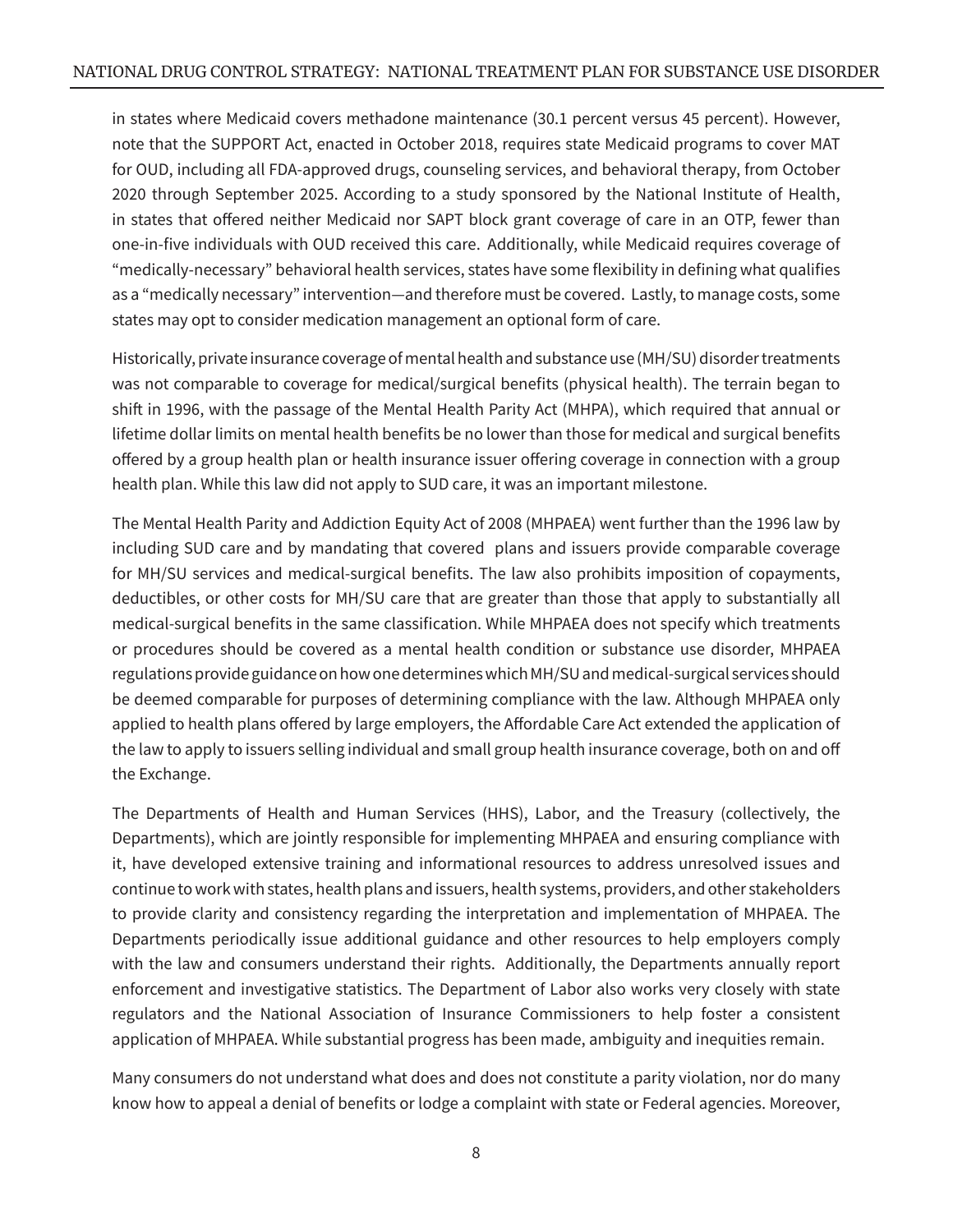when individuals are consumed with accessing the care they feel they or a loved one need, they may feel that they do not have time to appeal or make a complaint and they may believe that any favorable resolution of a complaint could come too late to help them or a loved one because the appeals process can be costly and time consuming.

#### Actions:

- In collaboration with States, local governments, health systems, specialty treatment provider associations, and private payers, explore the development of mobile and online applications/ platforms providing up-to-date information on treatment slot availability, information on providers and types of treatment, and online appointment scheduling. (States, local governments, health systems, specialty treatment provider associations, and private payers, SAMHSA, CMS, HRSA/local FQHCs)
- Increase public awareness on how to access treatment, public and private insurance coverage, services for the uninsured, and payment and financing options for individuals without coverage who are unable to cover the cost of care out of pocket. Accomplish this effort by leveraging health plans, employee assistance programs, employers, social workers, advice lines, the medical community, homeless shelters, jails and local television, radio, and public health networks as messengers. (SAMHSA/HRSA/USDA/CDC/IHS/VA/CMS/Labor; health plans, advice lines, medical community, homeless shelters, jails staff and local public health networks)
- Engage and encourage public and private insurers to cover comprehensive services while working to reduce patient cost. (HHS/States/health plans and issuers)
- Continue efforts to facilitate parity compliance and improve parity enforcement. (Labor/Internal Revenue Service (IRS)/Treasury/HHS/Center for Consumer Insurance Information Oversight (CCIIO)/ CMS)
- Encourage more treatment providers to subsidize and/or provide treatment scholarships and raise awareness of the availability to people in need of treatment. (Treatment providers/SAMHSA/IHS)

#### Factor 3: Individuals with SUD may seek treatment but face access barriers and provider shortages

Ensuring network adequacy remains a challenge in the SUD treatment arena. In some cases, inadequate payment rates may discourage providers from joining health plan networks, resulting in a paucity of in-network resources and forcing plan members to wait extended periods of time or to access out-of-network care at significantly higher cost. In addition, some cities and the majority of rural communities have no detox facilities or MAT providers. Many jails allow people to "detox" without medical management, which can be life-threatening.

There is a substantial shortage of clinicians qualified to treat substance use disorder. Data from the HRSA's National Projections of Supply and Demand for Selected Behavioral Health Practitioners: 2013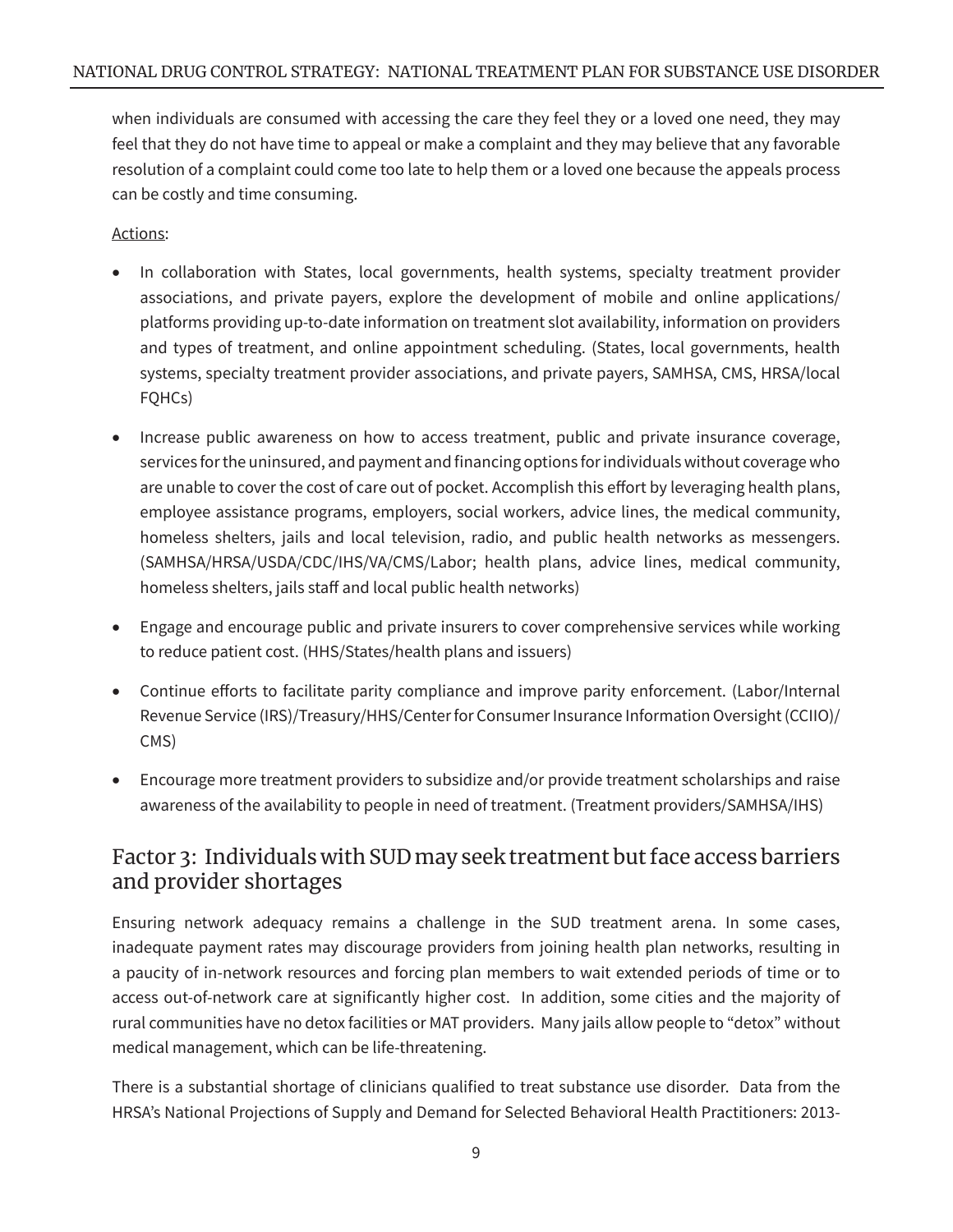2025 indicates that 77% of US counties had a shortage of psychiatrists who could prescribe medication and that one-in-five counties had an unmet need for psychologists, advanced-practice psychiatric nurses, social workers, licensed professional counselors, and marriage and family therapists. Only approximately 5,000 medical doctors have addiction medicine or addiction psychiatry credentials, and most only practice addiction medicine part-time.

This shortage of specialized providers is especially acute in relation to the treatment of opioid use disorder. Only 10% of treatment facilities include opioid treatment programs. According to HHS in 2017, 38% of clients in a one day census of treatment facilitates had access to MAT. Thanks to recent efforts to provide training and support, including SAMHSA's Providers' Clinical Support System (PCSS), more primary care clinicians are providing MAT. The number of physicians in other practice areas and specialties providing MAT are increasing as well. These include emergency medicine, pediatrics (a form of primary care), and obstetrics and gynecology. Clinicians who complete the required training and obtain a waiver from the Drug Enforcement Administration are permitted to prescribe buprenorphine for the treatment of OUD.

The number of patients a provider can treat concurrently is limited to 30 during the first year of practice. Subsequently prescribers can request permission to serve up to 100 patients concurrently, and in some cases, are permitted to service up to 275. Most buprenorphine prescribers serve far fewer patients than their patient cap would allow and frequently have months in which they see no MAT patients.

A survey of all rural physicians with a DATA 2000 waiver in 2016 found that 11 percent had not prescribed buprenorphine for the treatment of OUD, and only 56.2% were currently accepting new patients for treatment. Physicians with a 30-patient cap were treating an average of 8.8 patients while those with a 100-patient cap service an average of 56.9 patients. More than half of the physicians with a 30 patient cap (53 percent) were not treating any patients for OUD.

Key reasons cited for not obtaining a waiver included a lack of confidence addressing drug problems and lack of access to addiction experts. A 2017 survey of both waivered and non-waivered physicians found that the majority of waivered physicians (55 percent) were not interested in prescribing to more patients while over a third (36 percent) indicated that they did not have time for more patients. Nearly a third of physicians who did not have a waiver (30 percent), expressed concern about too many requests for treatment with buprenorphine while 26 percent were concerned about potential diversion. Other research identifies the following key reasons for provider reluctance to prescribe buprenorphine for the treatment of OUD: insufficient training and education on opioid use disorder treatment; lack of institutional and clinician peer support; poor care coordination; provider stigma; inadequate reimbursement from private and public insurers; and, regulatory hurdles to obtain the waiver. These and other studies point the way to actions that can be taken to address key barriers to expanding access to office-based opioid treatment.

Addiction often requires multiple rounds of specialty treatment and ongoing recovery support services. Ensuring that those struggling with addiction are supported in their recovery is an important step to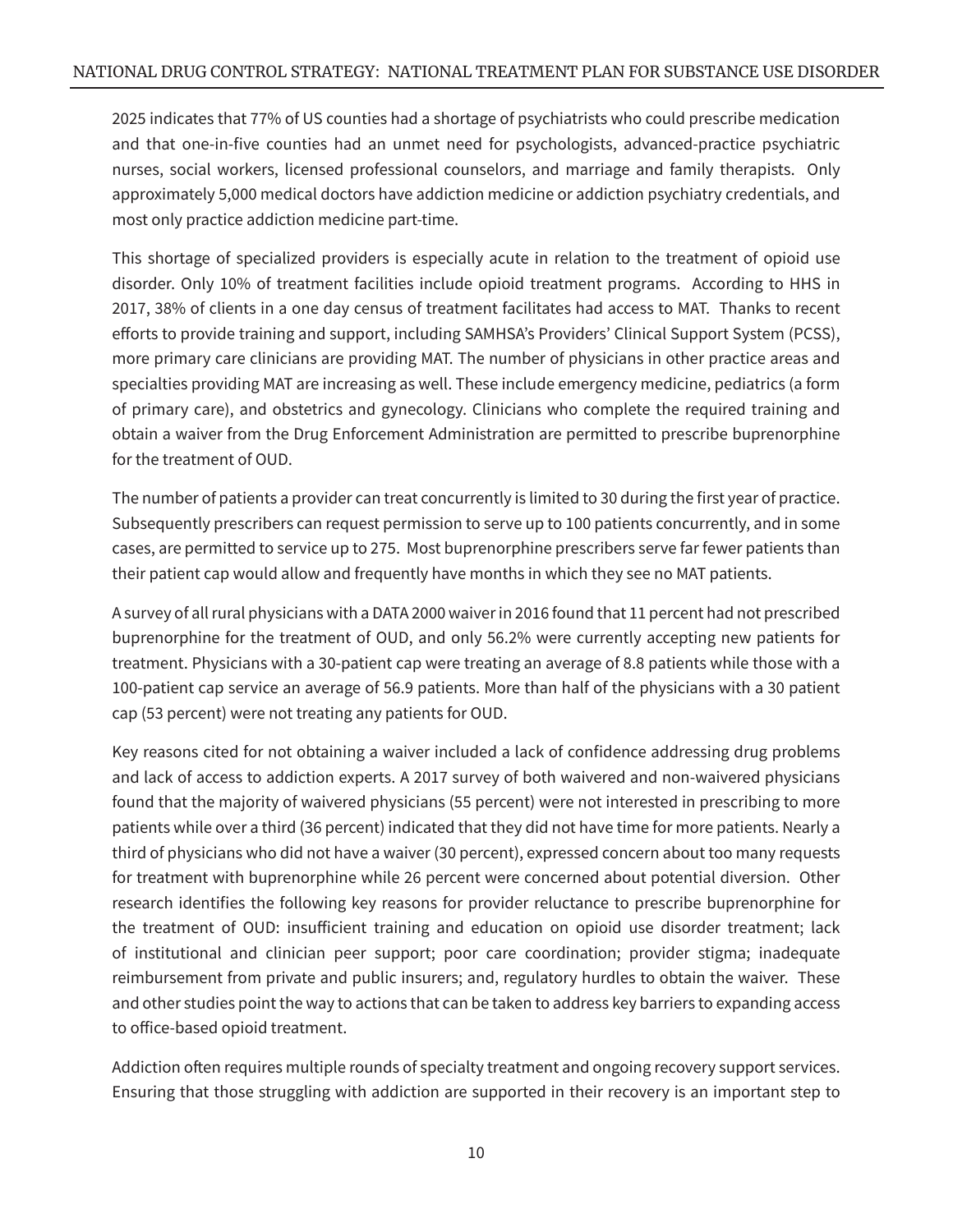treating their addiction. Peer workers are people in recovery who help others achieve and sustain recovery. Peers can conduct outreach, work to engage individuals in need of care who may not want it, and play a crucial role in connecting people to services. They can also connect individuals to supports in the community, including mutual aid, faith groups, alcohol- and other drug-free social and recreational activities, recovery housing, job training, and specialized services.

Treatment availability varies greatly by geography. Those who live in rural areas, for example, often have to travel much farther than their urban counterparts to access treatment, and some regulations prevent providers from using technology such as telemedicine to treat these populations. A lack of residential treatment services and residential financing options often prevent people from moving to another location to receive treatment.

Another concern is that outside of a small number of pilot projects and individual programs, existing data systems do not provide real-time data on treatment slot availability. Scalable platforms should be utilized, that can be customized to identify in real time available providers, treatment and housing slots locally.

- Provide training, consultation, and other support to increase the number of healthcare providers screening for and addressing all forms of SUD in general healthcare settings, including potential colocation of, consultation with, or telehealth services from addiction medicine specialists and other addiction professionals and paraprofessionals. (Medical field/HRSA/CMS/SAMHSA/VA/IHS)
- Increase addiction and recovery workforce, including peer recovery specialists, addiction nurses, social workers, MSWs, psychologists, addiction psychiatrists and addiction medicine specialists. (HRSA/DOL/health systems/insurance groups)
- • Educate healthcare professionals in Primary Care, Emergency Departments, Acute Care Hospitals, Mental Health clinics and other clinical settings with an enriched SUD population on how to make a "clinical assessment" and to engage in shared decision-making on the range of appropriate SUD treatment options, similar to how they would for other chronic diseases. (HRSA/CMS/health systems/hospitals/medical schools)
- Increase addiction medicine hospital services and integrated care. (hospitals/health systems)
- Increase addiction consultation services and integrated care. (hospitals/health systems)
- Adopt hub and spoke, health home, accountable care organization, and other innovative models to improve SUD treatment and care. (States, health plans and issuers, health systems treatment providers)
- Increase access to treatment programs, especially for stimulants, benzodiazepines, and other nonopioid substances requiring management during the acute withdrawal process. (health systems)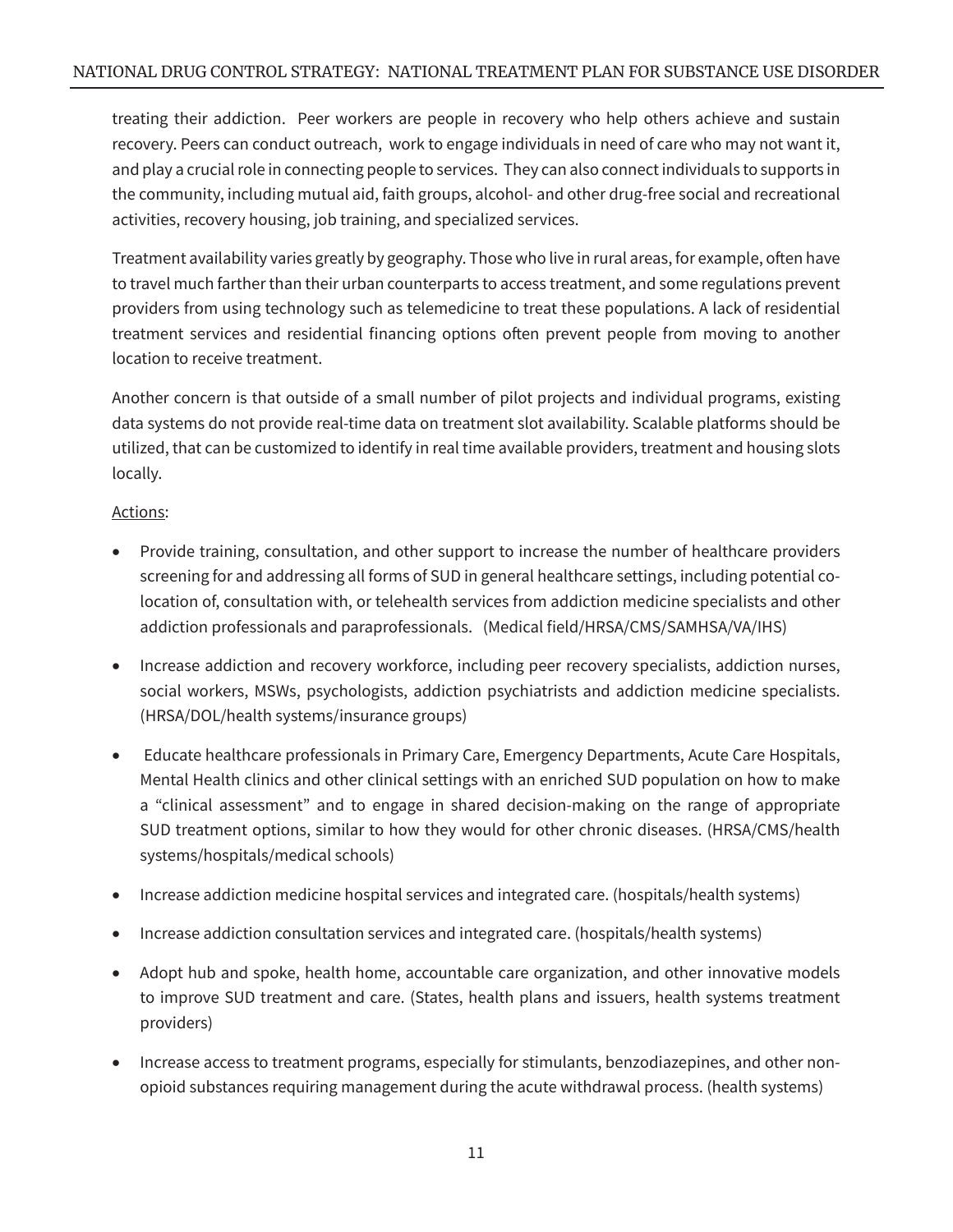- Improve reimbursement in areas where needed, particularly where out of network usage rates are higher. (health plans and issuers/heath systems/medical field/VA)
- Support peer recovery support services. (CMS/SAMHSA/HRSA/VA/IHS/FQHCs/health systems, treatment providers)
- Expand access to employment opportunities and support for people in treatment and recovery. (DOL/DOJ/SBA/state and local governments/local education agencies/community colleges/public health providers)
- • Expand and improve uniformity of treatment data and other mechanisms to inform treatment policy and services delivery. (CMS/SAMHSA/HRSA/NHTSA/VA/IHS/treatment providers/health systems)

#### Factor 4: Individuals with SUD may receive clinically inappropriate, poor quality, or fraudulent treatment

Those who are struggling with SUD are often not provided with the right treatment due to a lack of standardization in treatment offerings. For example, as mentioned earlier, fewer than half of privatelyfunded SUD treatment facilities offer MAT, meaning that most treatment facilities are not providing the most effective treatment for opioid use disorder. Moreover, in 2016, 47.5 percent of U.S. counties, including 60.1 percent of rural counties did not have a prescriber with a DATA 2000 waiver to provide MAT. This mismatch between patient needs and provider offerings is especially present in SUD withdrawal/ detoxification units. Many communities do not have medication management withdrawal programs, particularly as part of a treatment program or linking to a treatment program; many that do often only provide it for alcohol and opioids but not for other drugs like cocaine or methamphetamine. Increased outreach, engagement, screening, early intervention, and expanded access to both medically managed and medically monitored withdrawal programs and centers associated with treatment programs could play an important role in increasing the percentage of Americans with SUD who seek treatment.

For treatment to be effective, it must be comprehensive. Individuals who are battling substance use disorder often use more than one drug and qualify for more than one SUD. A significant portion have co-occurring mental illnesses and medical conditions, as well as complex psychosocial needs including, for example: family challenges, law enforcement/criminal justice involvement or child welfare system involvement, child custody concerns, threat to or loss of employment, homelessness. Treatment providers are ideally staffed by addiction medicine specialists and addiction psychiatrists (MDs), nurse practitioners and physician assistants, addiction counselors, peer workers, community health workers, mental health care specialists, nutritionists, and social workers. However, requirements can vary widely between states, which can limit the level and number of staff providers are able to employ. Furthermore, the country's physical health and SU providers operate under different confidentiality standards, which can impede the sharing of medical records that is necessary for comprehensive care. This lack of integration creates barriers to providing comprehensive care to patients.

Unfortunately, patients and their families may not know how to identify high-quality treatment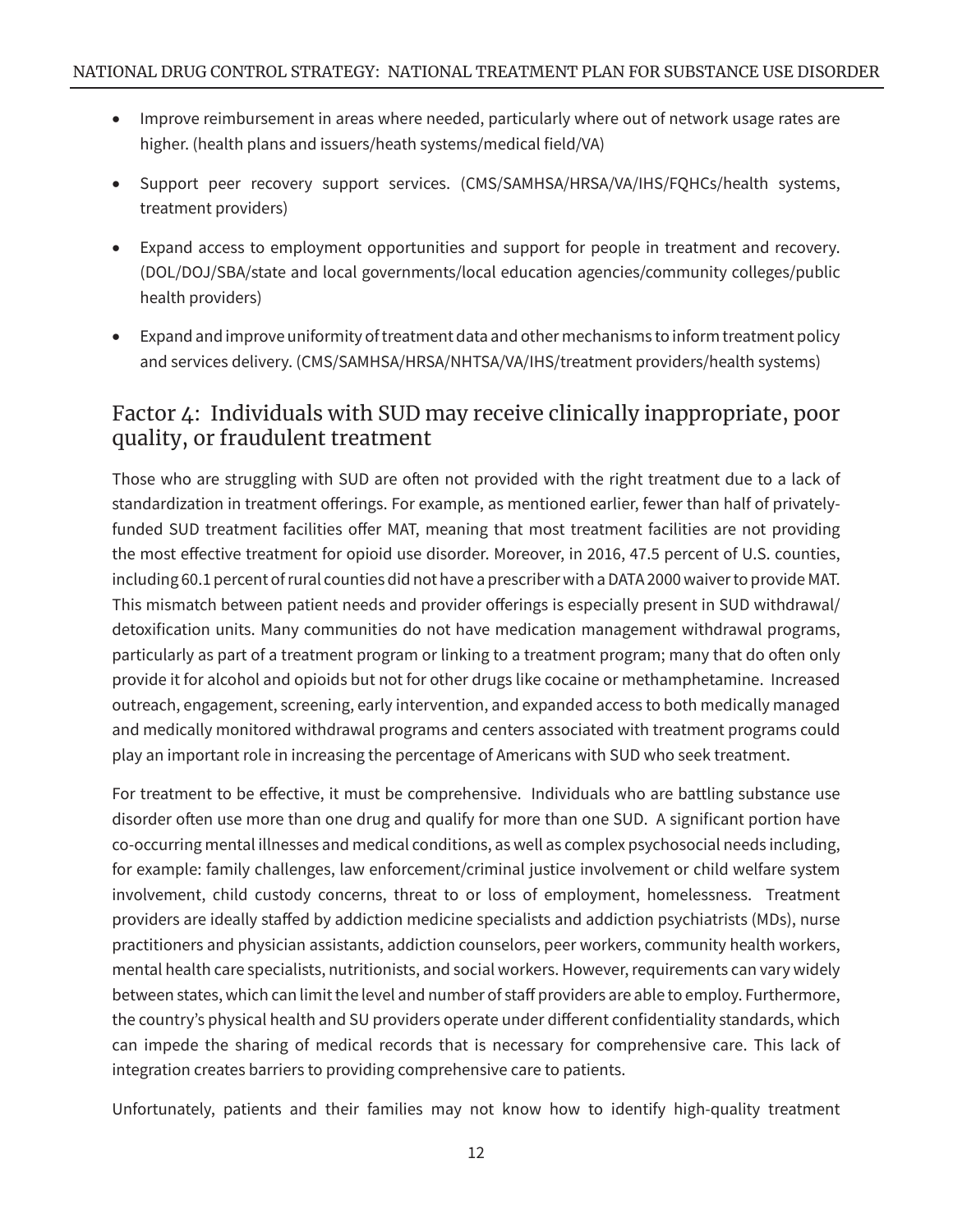providers, or may not be able to afford such high-quality treatment options, including individuals who may have private insurance, and may opt to solicit the services of:

- treatment programs that do not meet basic quality standards;
- programs which use untested methods, rather than evidence-based approaches; and
- entities posing as recovery residences that are operated by individuals seeking to defraud residents and insurers for profit.

#### Actions:

- Improve integrated care for physical and SUD services. (HRSA/SAMHSA/IHS/CMS)
- Increase public education efforts on effective treatment approaches including medically managed detoxification followed by evidence-based treatment such as MAT. (treatment providers, health systems, SAMHSA, local public health organizations)
- Increase awareness of SAMHSA standards for Recovery Residences. (SAMHSA/HUD/ONDCP/IHS/VA/ treatment providers/health systems/state substance use authorities)
- • Increase awareness of how affordable housing models can support recovery. (SAMHSA/HUD/ONDCP/ IHS/VA/treatment providers/health systems/state and local housing authorities/nongovernmental groups)
- Explore development of National Consensus Standards for addiction treatment programs to consolidate various treatment quality standards developed by different Federal and nongovernmental groups. (National Institute for Standards and Technology (NIST)/Federal partners/ nongovernmental groups)
- Support development and promote adoption of model state laws. (SAMHSA)
- Eliminate or reduce fraud and abuse. (CMS/SAMHSA/Labor/IRS/Department of Justice(DOJ))

#### Factor 5: A treatment episode is inappropriately truncated

SUD care admission, continuing stay, discharge, and medical necessity criteria can vary greatly from payer-to-payer and from State-to-State. Consequently, the coverage that the same individual would receive under different payers can vary substantially. In some cases, service caps may limit coverage to a specific number of days or hours. Additionally, medical necessity criteria, the standards that need to be met to initiate or continue care, can vary greatly. Arbitrary service caps or more stringent medical necessity applied to MH/SU services can be shown to be MHPAEA violations when comparable limitations, including medical necessity criteria, do not apply to coverage for comparable medical-surgical benefits under a health plan. MHPAEA requires group health plans and individual health insurance coverage to ensure that the financial requirements and treatment limitations that are applicable to mental health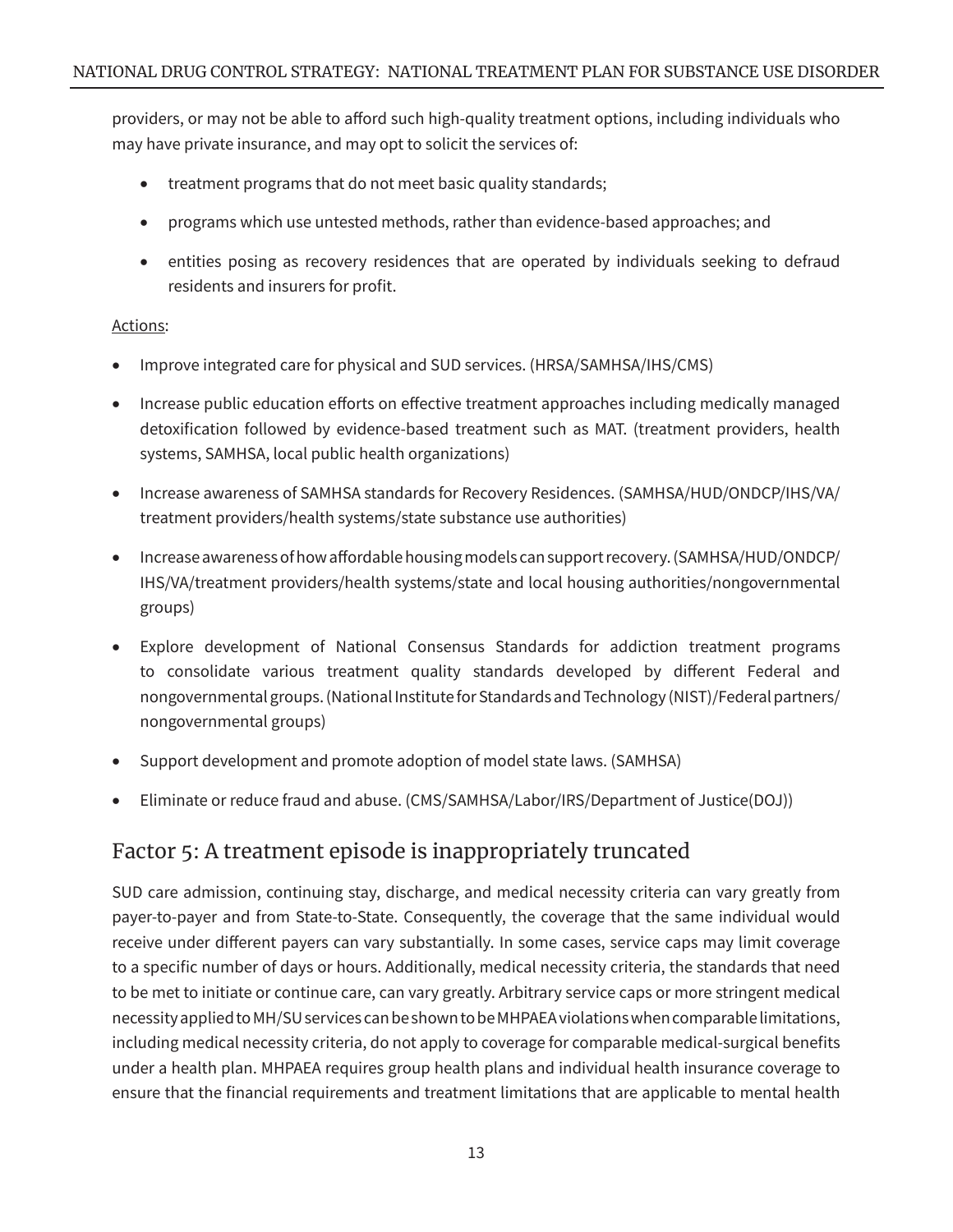or substance use benefits are no more restrictive than the predominant financial requirements and treatment limitations applied to substantially all medical and surgical benefits covered by the plan. MHPAEA does not require plans to cover mental health and SUD services. Therefore, plans that elect not to offer these services and that are not required to do so under law, are not in violation of MHPAEA.

Additionally, some private and public insurance plans are not governed by MHPAEA, so that these plans are not in violation in MHPAEA even when such plans place greater limitations on substance use disorder or mental health services coverage than apply to medical-surgical benefits under the plan.

Generally, there are two categories of MHPAEA violations. The first category consists of financial requirements and quantitative treatment limitations (FR/QTLs) that are more restrictive than the predominant FR/QTLs that apply to substantially all medical/surgical benefits. Financial requirements include deductibles, copayments, coinsurance and out of pocket limitations. Quantitative treatment limitations include annual, episode, and lifetime day and visit limits. For example, a plan cannot apply a copayment for SUD care unless it applies a copayment for substantially all medical-surgical benefits in the same classification. The second category consists of non-quantitative treatment limitations (NQTLs) where the processes, strategies, evidentiary standards, or other factors used in applying the NQTL to MH/ SU benefits in the classification are either not comparable to, or are applied more stringently than the processes, strategies, evidentiary standards, or other factors used in applying the limitation with respect to medical/surgical benefits in the same classification.. Examples of NQTLs include medical necessity criteria, standards for provider admission to a network, reimbursement rates, and requirements for using lower-cost therapies before a plan will cover a more expensive therapy.

Were admission, continuing stay, discharge, and quality standards more consistent, disparities in care could be reduced across public and private plans that must comply with MHPAEA, those that are not covered by the law, and publicly funded SUD treatment services, which receive a combination of SAPT block grant, state, and local funding.

- Continue to conduct outreach to, engage, and solicit input from health plans and issuers, providers, benefit managers, health systems, people who received treatment and are in recovery, their families, and those with members with active SUD regarding parity implementation. (HHS, Labor, Treasury, ONDCP)
- Continue to implement more efficient and effective parity compliance and enforcement programs. (HHS, Labor, Treasury, ONDCP)
- Conduct an environmental scan to identify existing national voluntary quality standards and other widely adopted quality standards as well as widely adopted admission, continuing stay, and discharge criteria. (HHS, ONDCP/NIST)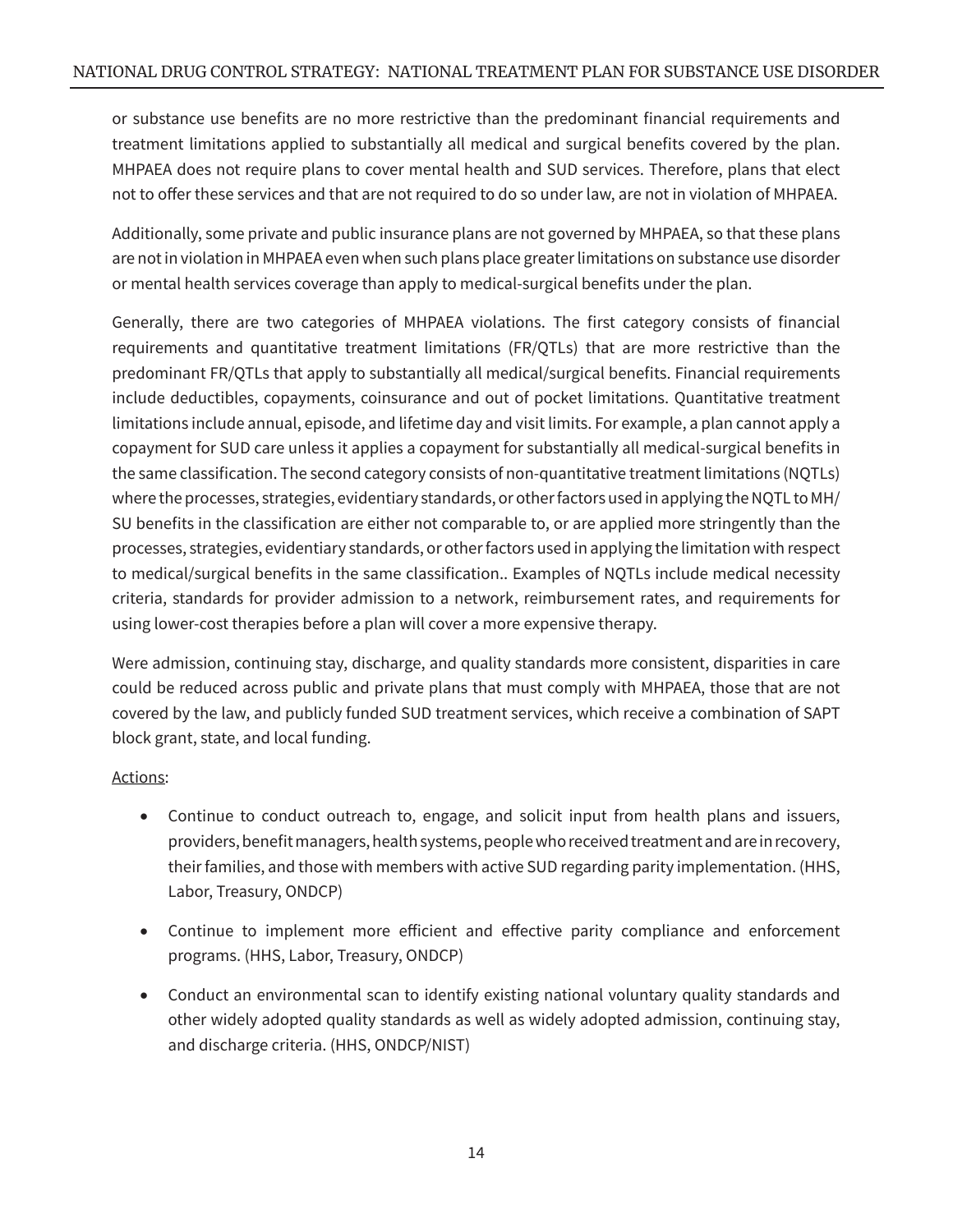#### Factor 6: Individuals may not receive treatment that is responsive to unique social and cultural requirements

Addiction is a disease that affects people of all races, ages, genders, and socioeconomic levels. A comprehensive strategy to close the treatment gap must include targeted interventions and treatment and recovery support services for communities with special needs. Many social determinants impact access to healthcare and are often critical factors when addressing vulnerable populations.

The incidence of neonatal abstinence syndrome (NAS) has been steadily rising since the 1970s. Addressing this issue remains difficult for many reasons. Many mothers do not discuss this issue with their doctor for various reasons, such as fear of punitive repercussions, which vary from state to state, including fear of arrest and/or loss of custody of their children. Moreover, pregnant women with OUD may avoid prenatal care altogether due to these concerns. MAT with opioid agonists (methadone or buprenorphine) is the recommended treatment for pregnant women with opioid dependence and is preferable to medically supervised withdrawal due to the high relapse rates associated with withdrawal and worse maternal and fetal outcomes associated with a return to illicit opioid use. The American College of Obstetrics Gynecology (ACOG) guidelines recommend screening every pregnant woman for SUDs, offering brief interventions, and providing a referral for treatment, as needed.

The impact of the opioid crisis on American Indian and Alaska Native (AI/AN) population is immense. Between 1999-2015, while the opioid epidemic resulted in an overall increase in drug overdose deaths in the U.S., within this time, the AI/AN population experienced the largest increase in the number of deaths compared to all other racial and ethnic groups. In fact, the role of historical trauma defined here as the cumulative emotional and psychological wounding across generations, including the lifespan, which emanates from massive group trauma, has been linked to significant health disparities related to substance use disorder, including access to treatment for SUD or MH disorders. The rate of drug overdose deaths among AI/AN is above the national average and in 2017, CDC reported that the AI/AN population had the second highest overdose rates from all opioids (15.7 deaths/100,000 population) among all racial/ethnic groups in the U.S. In addition, due to racial misclassification on death certificates, these numbers may be underestimating overdose mortality counts for the AI/AN population, resulting in inaccurate public health data for the AI/AN population.

An especially vulnerable population are homeless individuals. By some estimates, two-thirds of homeless Americans struggle with substance use disorder, and overdose has surpassed HIV/AIDS as the leading cause of death for homeless people in America. The relationship between SUD and homelessness is complex with studies suggesting that each can be the cause or an effect of the other. There are a number of factors that make accessing treatment and achieving recovery especially challenging for people that are homeless, including: lack of social supports such as family and friends and the need to focus on dayto-day survival, including ensuring one's safety, locating food, and finding shelter from the elements. There is also a high rate of co-occurring mental illness among homeless individuals with SUD, which further limits their ability to seek and utilize care and also requires care from a provider that is equipped to address co-occurring MH and SU disorders.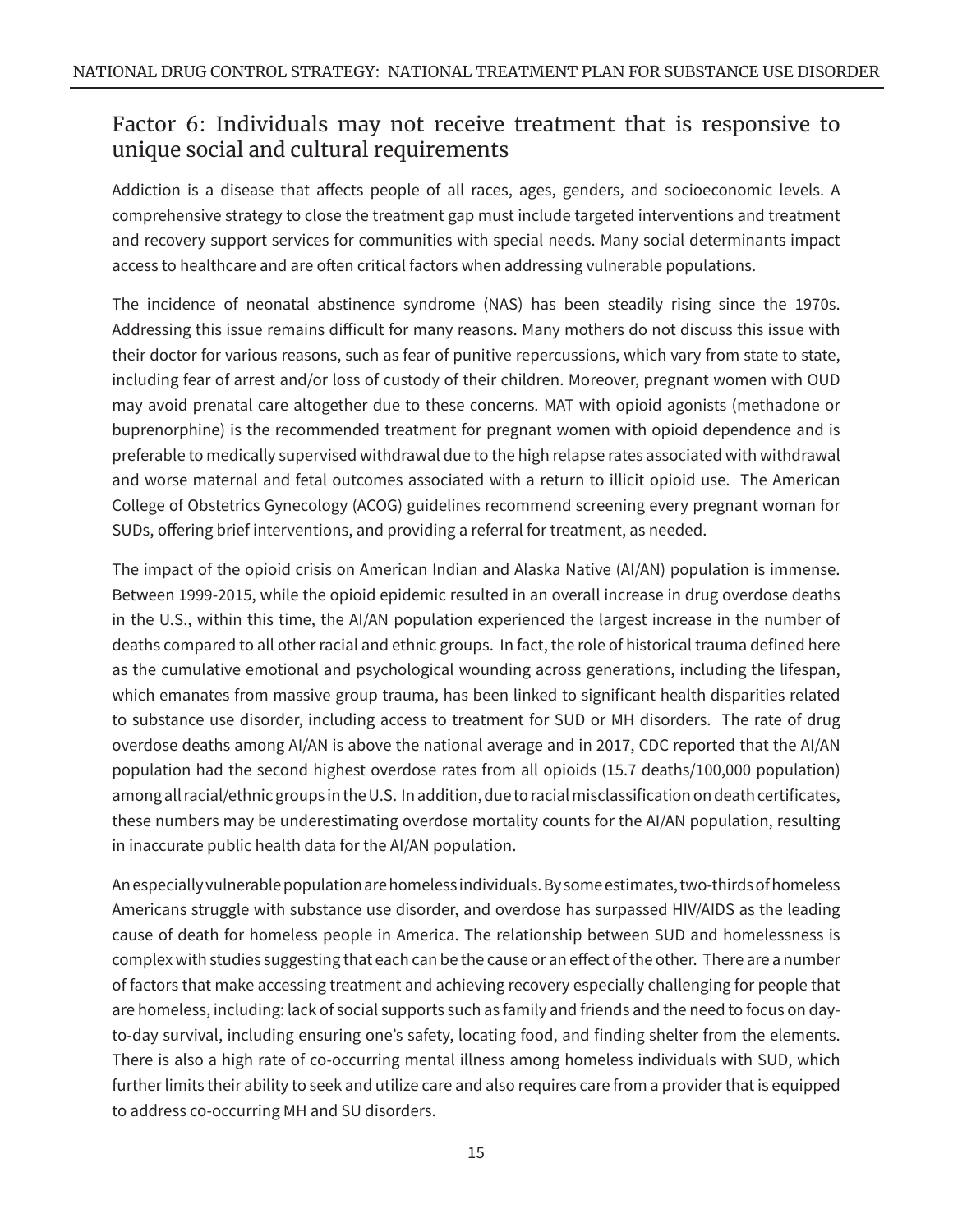Another vulnerable population are criminal associated populations. Untreated addiction coupled with untreated mental disorders make up a significant proportion of the people who move in and out of the criminal justice system. The majority of people in jails, state prisons, and Federal prisons meets the criteria for SUD as do one-in-five Americans on probation. Of particular importance in the first two weeks following release, formerly incarcerated people are nearly 13 times more likely to die of an overdose than the general population. Reentrants with SUD are faced with readjusting to life in community and the need to find housing and employment while trying to manage their addiction and other co-occurring medical issues. Jails and prisons cite budgetary constraints, space limitations, and a lack of qualified counselors as the top three reasons they cannot provide adequate treatment to inmates.

In addition, and no less important veterans, rural populations, racial and ethnic minorities, older adults, people with disabilities, and members of the LGBTQ community require focused attention, outreach, and targeted services to improve treatment engagement and outcomes.

- • Educate and support services for infants who develop NAS or neonatal opioid withdrawal syndrome (NOWS) due to prenatal substance exposure (SAMHSA/HRSA/CDC/VA/ED/IHS/health systems/health plans and issuers/local public health)
- Promote MAT and family-based treatment for pregnant and post-partum women with the goal of supporting family unification. (SAMHSA/HRSA/CDC/VA/IHS/health systems/health plans and issuers/local public health)
- Increase access to treatment for homeless populations with increased outreach, mobile units. (HUD/SAMHSA/HRSA/IHS/VA/treatment providers/health systems/local public health)
- Increase criminal justice population's access to treatment, including MAT, while incarcerated and upon reentry. (DOJ/SAMHSA/HRSA/VA/treatment providers/health systems/local public health providers)
- Support recovery efforts in tribal communities to include sober/transitional living facilities, residential treatment facilities, medically managed withdrawal services integrated into treatment program, case management services, employment, food assistance, and transportation.
- Expand awareness among, and support outreach to, and services for veterans, rural populations, ethnic and racial minorities, and LGBTQ groups. (USDA/SAMHSA/HRSA/CDC/VA/IHS/health systems/ health plans and issuers/local public health)
- Increase rural access to evidence-based SUD care through outreach, primary care screening, telehealth, distance learning, and mobile units. (USDA/SAMHSA/HRSA/VHA/health systems/health plans and issuers/local public health)
- Educate and expand services and support implementation of Trauma Informed Care across all agency activities including direct care, grants, policy, and trainings. (IHS)